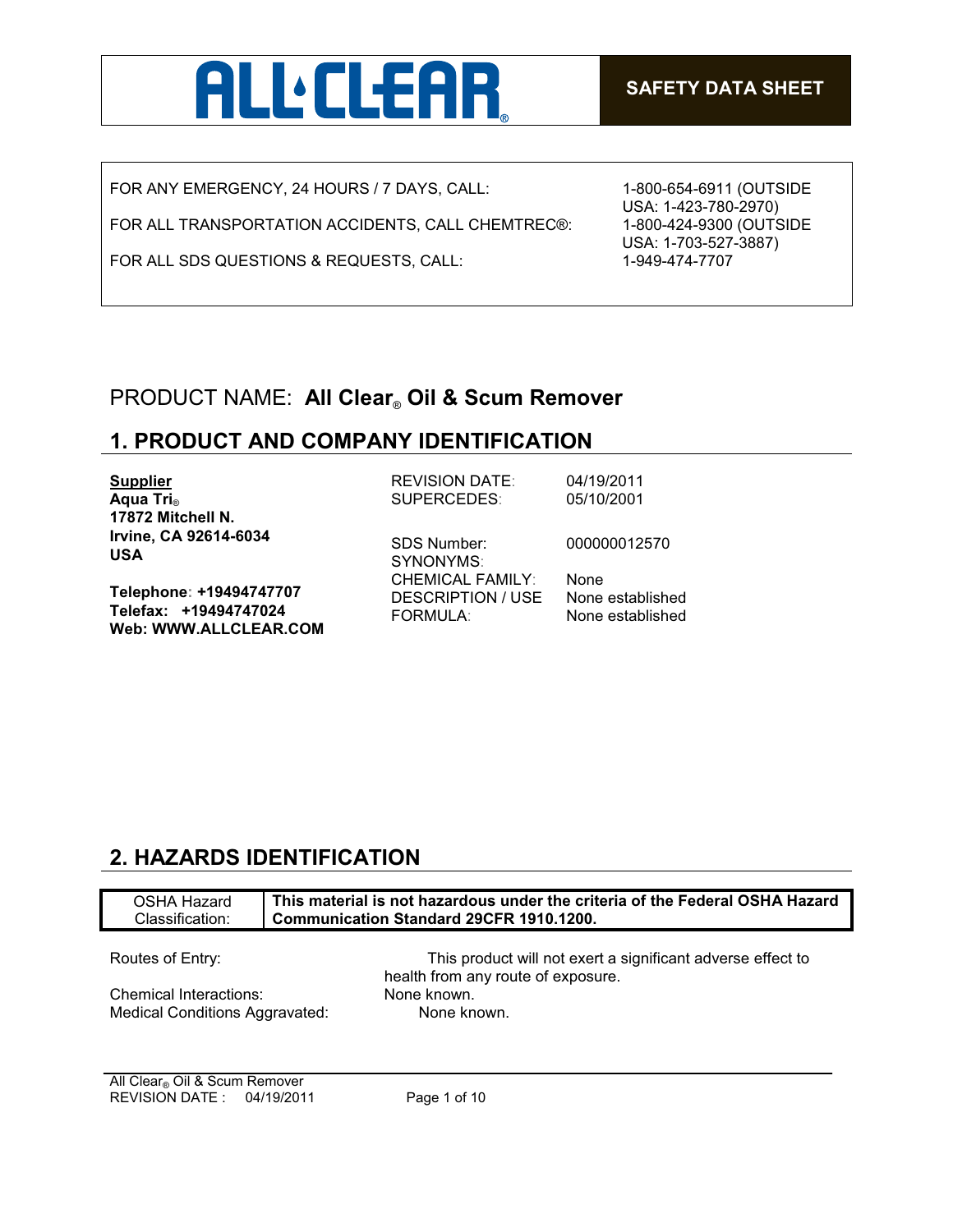

#### Human Threshold Response Data

Odor Threshold Not established for product.

Irritation Threshold Not established for product.

#### **Hazardous Materials Identification System / National Fire Protection Association Classifications**

| Hazard Ratings : | Health | Flammability | Physical / Instability | PPI / Special<br>hazard. |
|------------------|--------|--------------|------------------------|--------------------------|
| <b>HMIS</b>      |        |              |                        |                          |
| <b>NFPA</b>      |        |              |                        |                          |

#### Immediate (Acute) Health Effects

| Inhalation Toxicity:               | Not expected to be toxic by inhalation.                                                                                    |
|------------------------------------|----------------------------------------------------------------------------------------------------------------------------|
| Skin Toxicity:                     | Not expected to cause irritation. Not expected to be toxic from dermal<br>contact.                                         |
| Eye Toxicity:                      | Can cause mechanical irritation if dusts are generated.                                                                    |
| Ingestion Toxicity:                | Not expected to be toxic by ingestion. Ingestion may cause<br>gastrointestinal irritation, nausea, vomiting and diarrhoea. |
| Acute Target Organ Toxicity:       | There are no known or reported target organ effects from acute<br>exposure.                                                |
| Prolonged (Chronic) Health Effects |                                                                                                                            |
| Carcinogenicity:                   | This product is not known or reported to be carcinogenic by any<br>reference source including IARC, OSHA, NTP or EPA.      |
| Reproductive and                   | Not known or reported to cause reproductive or developmental toxicity.                                                     |

| Developmental Toxicity:                    |                                                                                                                                        |
|--------------------------------------------|----------------------------------------------------------------------------------------------------------------------------------------|
| Inhalation:                                | There are no known or reported effects from chronic exposure.                                                                          |
| <b>Skin Contact:</b>                       | There are no known or reported effects from chronic exposure.                                                                          |
| Skin Absorption:                           | There are no known or reported effects from chronic exposure.                                                                          |
| Ingestion:                                 | There are no known or reported effects from chronic ingestion except for<br>effects similar to those experienced from single exposure. |
| Sensitization:                             | This material is not known or reported to be a skin or respiratory<br>sensitizer.                                                      |
| Chronic Target Organ Toxicity:             | There are no known or reported effects to humans from repeated<br>exposure to this product.                                            |
| Supplemental Health Hazard<br>Information: | No additional health information available.                                                                                            |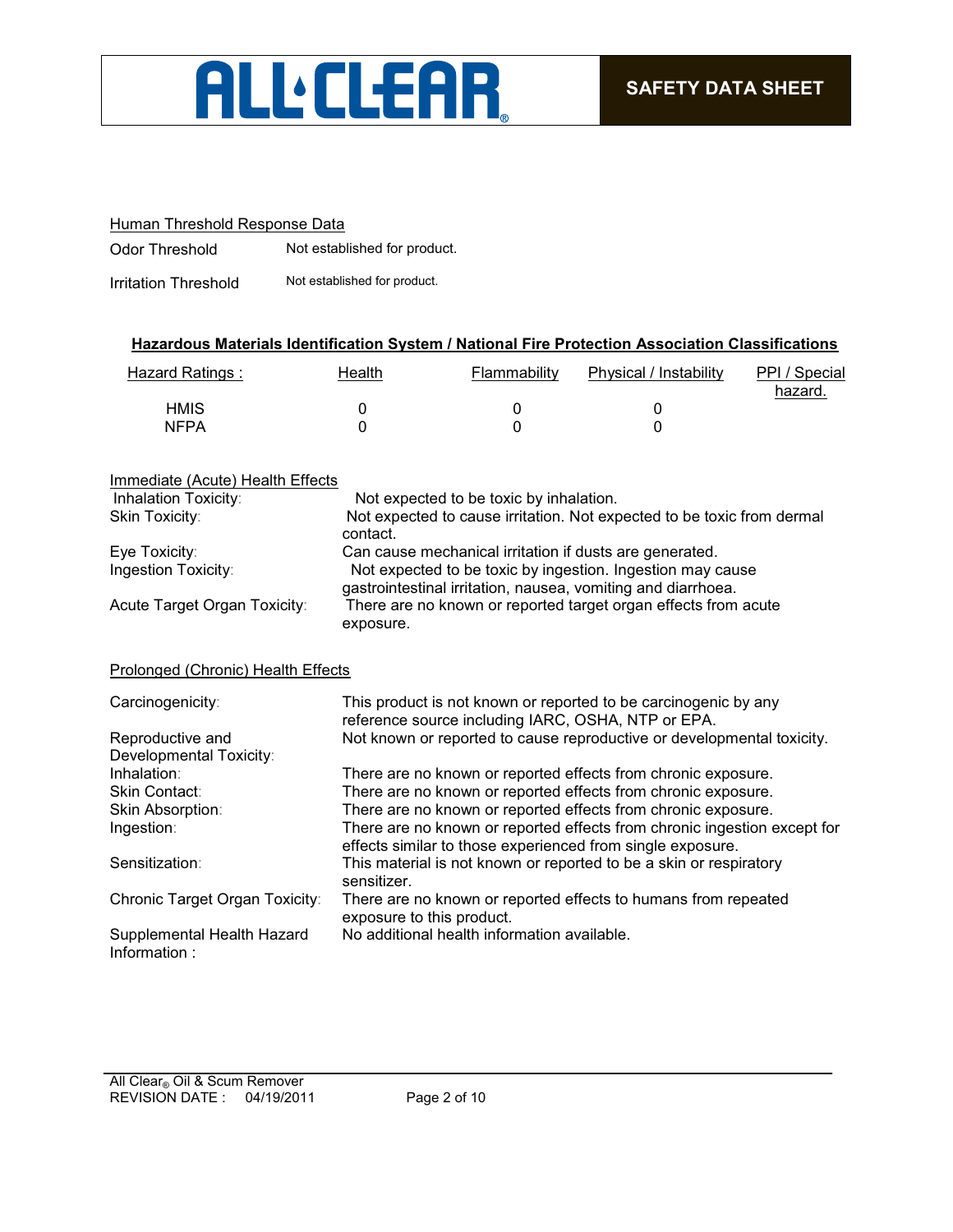

### **3. COMPOSITION / INFORMATION ON INGREDIENTS**

| <b>CAS OR CHEMICAL NAME</b> | CAS#          | % RANGE |
|-----------------------------|---------------|---------|
| PROPYLENE GLYCOL            | $57 - 55 - 6$ |         |
|                             |               |         |
| Methylparaben               | 99-76-3       |         |
|                             |               |         |
| Propylparaben               | $94 - 13 - 3$ |         |
|                             |               |         |

## **4. FIRST AID MEASURES**

| Inhalation:   | IF INHALED: Remove individual to fresh air. Seek medical attention if breathing                                                                        |
|---------------|--------------------------------------------------------------------------------------------------------------------------------------------------------|
|               | becomes difficult or if respiratory irritation develops.                                                                                               |
| Skin Contact: | IF ON SKIN: Flush skin with water for 15 minutes. Take off all contaminated                                                                            |
|               | clothing. Seek medical attention if irritation develops.                                                                                               |
| Eye Contact:  | IF IN EYES: Flush eyes with plenty of water for at least 15 minutes. Seek medical                                                                      |
|               | attention if irritation develops.                                                                                                                      |
| Ingestion:    | IF SWALLOWED: Immediately drink water to dilute. Seek medical attention if<br>symptoms develop. Never give anything by mouth to an unconscious person. |

## **5. FIRE FIGHTING MEASURES**

| Flammability Summary (OSHA):                             | The product is not flammable., Not combustible., The substance or<br>mixture is not classified as pyrophoric., Not explosive                                                                                                             |
|----------------------------------------------------------|------------------------------------------------------------------------------------------------------------------------------------------------------------------------------------------------------------------------------------------|
| <b>Flammable Properties</b>                              |                                                                                                                                                                                                                                          |
| Fire / Explosion Hazards:<br><b>Extinguishing Media:</b> | Will not burn<br>Use extinguishing measures that are appropriate to local<br>circumstances and the surrounding environment.                                                                                                              |
| Fire Fighting Instructions:                              | Use water spray to cool unopened containers. In case of fire, use<br>normal fire-fighting equipment and the personal protective<br>equipment recommended in Section 8 to include a NIOSH approved<br>self-contained breathing apparatus. |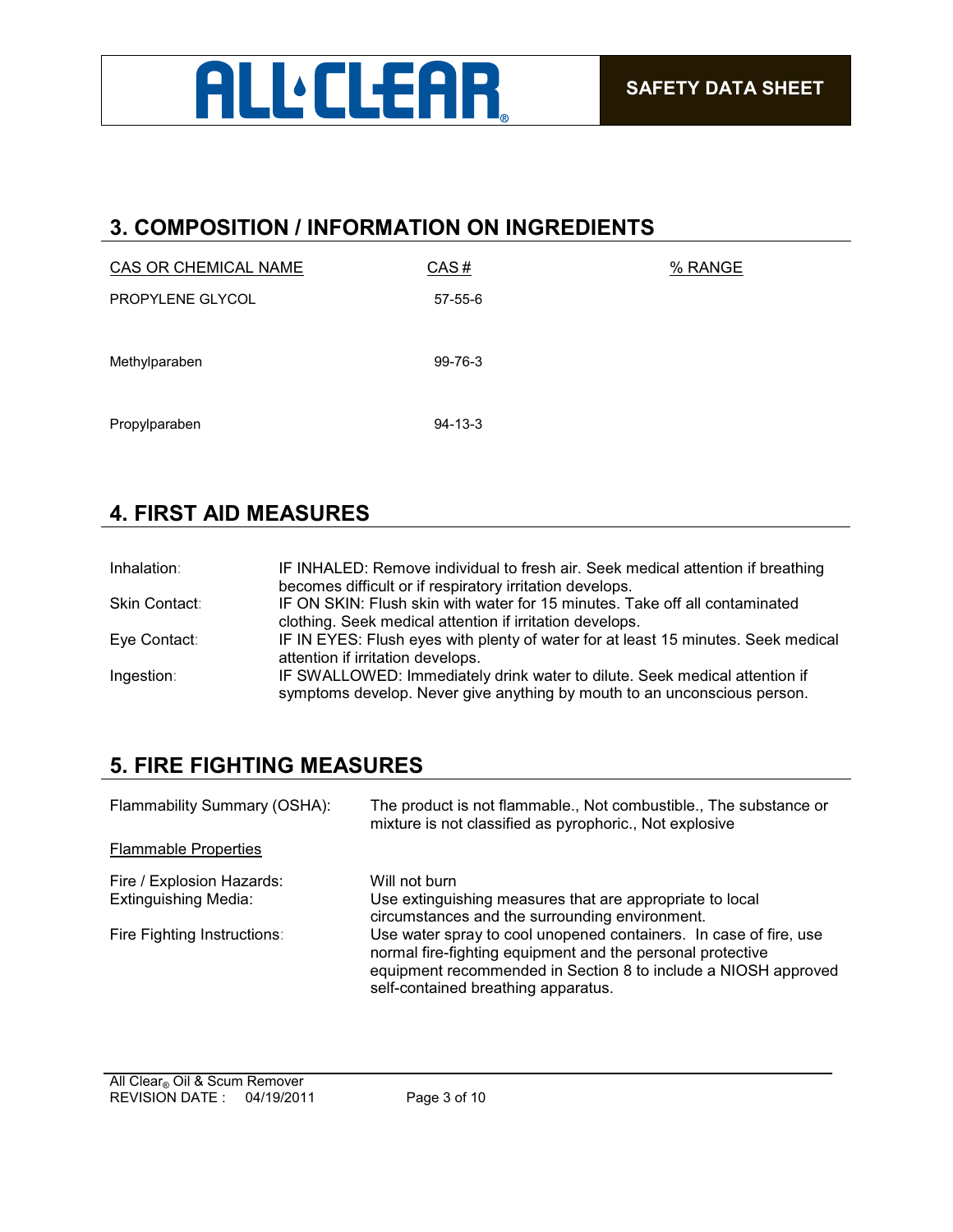

## **6. ACCIDENTAL RELEASE MEASURES**

| Personal Protection for Emergency<br>Situations: | Use the personal protective equipment recommended in Section 8<br>and a NIOSH approved self-contained breathing apparatus.                |
|--------------------------------------------------|-------------------------------------------------------------------------------------------------------------------------------------------|
| <b>Spill Mitigation Procedures</b>               |                                                                                                                                           |
| Air Release:                                     | Keep people away from and upwind of spill/leak.                                                                                           |
| Water Release:                                   | If the product contaminates rivers and lakes or drains inform<br>respective authorities.                                                  |
| Land Release:                                    | Sweep up and shovel into suitable containers for disposal. Avoid<br>creating dust.                                                        |
| Additional Spill Information:                    | Prevent further leakage or spillage if safe to do so. Use personal<br>protective equipment as required. Evacuate personnel to safe areas. |

## **7. HANDLING AND STORAGE**

| Handling:                           | Do not take internally. Avoid contact with skin, eyes and clothing. If<br>in eyes or on skin, rinse well with water. Avoid breathing dust. |
|-------------------------------------|--------------------------------------------------------------------------------------------------------------------------------------------|
| Storage:                            | Store in a cool, dry and well ventilated place. Isolate from                                                                               |
|                                     | incompatible materials.                                                                                                                    |
| Incompatible Materials for Storage: | Refer to Section 10, "Incompatible Materials."                                                                                             |

## **8. EXPOSURE CONTROLS / PERSONAL PROTECTION**

| Ventilation∶                                                     | Local exhaust ventilation or other engineering controls are normally required<br>when handling or using this product to keep airborne exposures below the<br>TLV, PEL or other recommended exposure limit. |  |  |
|------------------------------------------------------------------|------------------------------------------------------------------------------------------------------------------------------------------------------------------------------------------------------------|--|--|
| Protective Equipment for Routine Use of Product                  |                                                                                                                                                                                                            |  |  |
| Respiratory Protection:                                          | Wear a NIOSH approved respirator if levels above the exposure limits are                                                                                                                                   |  |  |
| Skin Protection:<br>Eye Protection:<br>Protective Clothing Type: | possible., Wear a NIOSH approved N95 respirator.<br>Impervious gloves<br>Safety glasses with side-shields<br>impervious clothing                                                                           |  |  |
| <b>Exposure Limit Data</b>                                       |                                                                                                                                                                                                            |  |  |
| <b>CHEMICAL NAME</b><br>PROPYLENE GLYCOL                         | Name of Limit<br>CAS#<br>Exposure<br>WEEL<br>$57 - 55 - 6$<br><b>TWA Aerosol.</b><br>$10 \text{ mg/m}$                                                                                                     |  |  |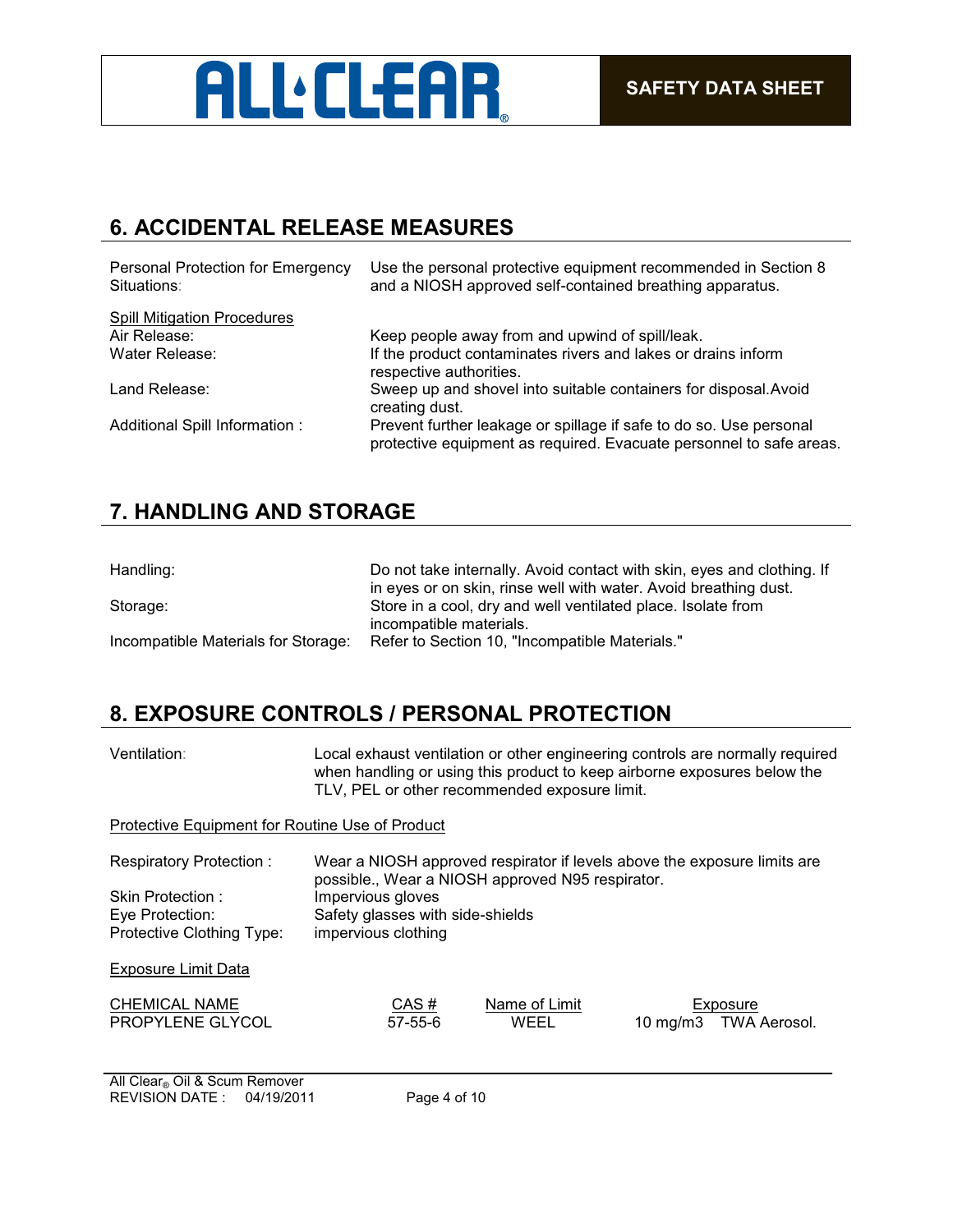## **ALL:CLEAR**

## **9. PHYSICAL AND CHEMICAL PROPERTIES**

| <b>Physical State:</b><br>Form<br>Color:<br>Odor:<br>Molecular Weight:<br>Specific Gravity:<br>pH : | liquid<br>No data.<br>No data.<br>No data.<br>None established<br>1.0381<br>20 °C<br>6.0 |
|-----------------------------------------------------------------------------------------------------|------------------------------------------------------------------------------------------|
| <b>Boiling Point:</b>                                                                               | 100 °C<br>212 °F                                                                         |
| Freezing Point:                                                                                     | not applicable                                                                           |
| <b>Melting Point:</b>                                                                               | not applicable                                                                           |
| Density:<br><b>Bulk Density:</b><br>Vapor Pressure:                                                 | no data available<br>< 1.3 hPa                                                           |
| Vapor Density:                                                                                      | 2.1                                                                                      |
| Viscosity:                                                                                          | 20 mPas<br>20 °C no data available                                                       |
| Solubility in Water:                                                                                | $> 100$ g/l                                                                              |
| Partition coefficient n-<br>octanol/water:<br><b>Evaporation Rate:</b><br>Oxidizing:                | $<$ 1<br>None established                                                                |
| Volatiles, % by vol.:<br><b>VOC Content</b><br><b>HAP Content</b>                                   | no data available<br>28 %                                                                |

## **10. STABILITY AND REACTIVITY**

Stability and Reactivity Summary: Stable under normal conditions. Conditions to Avoid: Heat.<br>
Chemical Incompatibility: Hydrofluoric Acid Chemical Incompatibility: Hydroflu<br>Decomposition Temperature: No data Decomposition Temperature:

## **11. TOXICOLOGICAL INFORMATION**

REVISION DATE : 04/19/2011 Page 5 of 10 All Clear<sub>®</sub> Oil & Scum Remover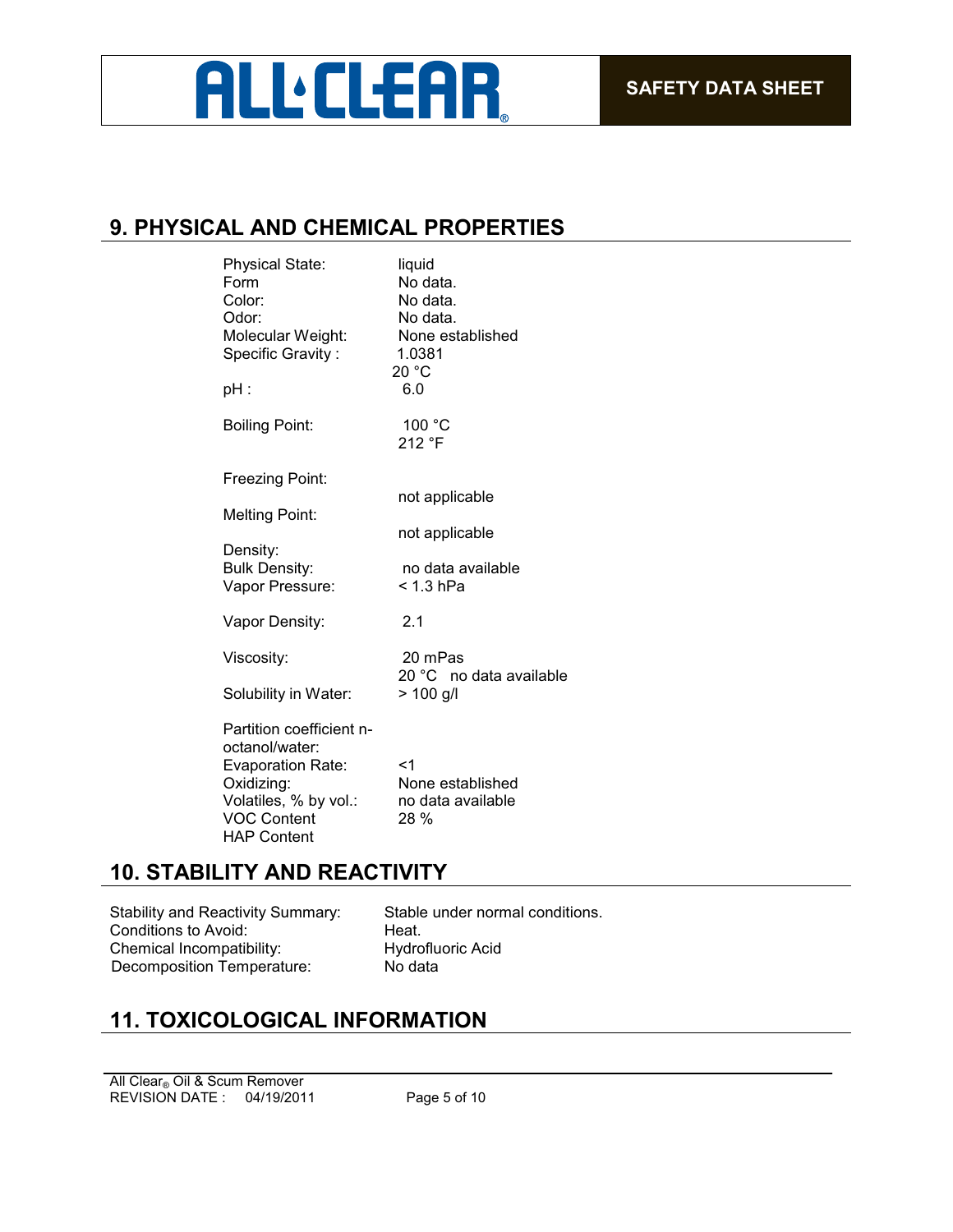# ALL'ELEAR

Component Animal Toxicology Oral LD50 value:<br>PROPYLENE GLYCOL LD50  $> 5,000$  mg/kg Rat

Component Animal Toxicology Dermal LD50 value:<br>PROPYLENE GLYCOL LD50  $>$  2,000 mg/kg Rabbit

Component Animal Toxicology Inhalation LC50 value: PROPYLENE GLYCOL No data

| <b>Product Animal Toxicity</b><br>Oral LD50 value:<br>Dermal LD50 value:<br>Inhalation LC50<br>value: | LD50 no data available<br>LD50 no data available<br>LC50<br>no data available                                                              |                                                                                                                                                                                                                                  |
|-------------------------------------------------------------------------------------------------------|--------------------------------------------------------------------------------------------------------------------------------------------|----------------------------------------------------------------------------------------------------------------------------------------------------------------------------------------------------------------------------------|
| Skin Irritation:                                                                                      | Not expected to cause irritation.                                                                                                          |                                                                                                                                                                                                                                  |
| Eye Irritation:<br><b>Skin Sensitization:</b>                                                         | Not Irritating to the Eyes                                                                                                                 |                                                                                                                                                                                                                                  |
|                                                                                                       |                                                                                                                                            | This material is not known or reported to be a skin or respiratory sensitizer.                                                                                                                                                   |
| Acute Toxicity:<br>Subchronic / Chronic<br>Toxicity:                                                  | There are no known or reported target organ effects from acute exposure.<br>Not known or reported to cause subchronic or chronic toxicity. |                                                                                                                                                                                                                                  |
| Reproductive and<br>Developmental Toxicity:                                                           |                                                                                                                                            | Not known or reported to cause reproductive or developmental toxicity.                                                                                                                                                           |
| PROPYLENE GLYCOL                                                                                      |                                                                                                                                            | This chemical has been tested in laboratory animals<br>and no evidence of teratogenicity, embryotoxicity or<br>fetotoxicity was seen.                                                                                            |
| Mutagenicity:                                                                                         |                                                                                                                                            | Not known or reported to be mutagenic.                                                                                                                                                                                           |
| PROPYLENE GLYCOL                                                                                      |                                                                                                                                            | This product has been shown to be non-mutagenic<br>based on a battery of assays.                                                                                                                                                 |
| Carcinogenicity:<br>PROPYLENE GLYCOL                                                                  |                                                                                                                                            | This product is not known or reported to be carcinogenic by any reference<br>source including IARC, OSHA, NTP or EPA.<br>The carcinogenicity has been evaluated through animal<br>study and it was found not to be carcinogenic. |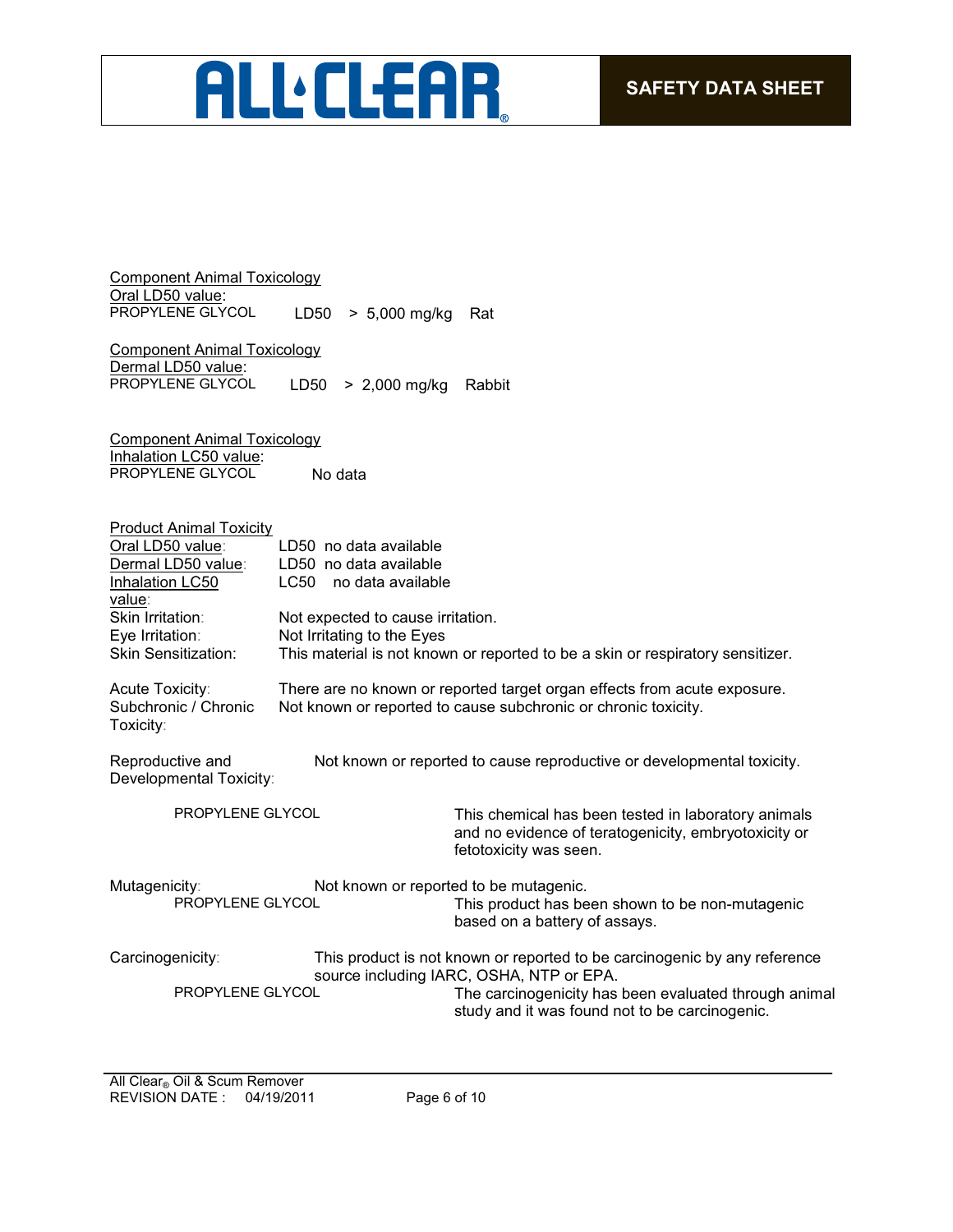

## **12. ECOLOGICAL INFORMATION**

Overview: There is no data available for this product.

#### Ecological Toxicity Values for: **PROPYLENE GLYCOL**

| Rainbow trout (Salmo gairdneri),             |  | - (nominal, static). 24 h $LC50 > 50,000$ mg/l                                                 |
|----------------------------------------------|--|------------------------------------------------------------------------------------------------|
| Goldfish                                     |  | - (measured, static) 24 h LC50 $>$ 5,000 mg/l                                                  |
| Fathead minnow (Pimephales                   |  | - nominal 96 h $LC50 > 62,000$ mg/l                                                            |
| promelas),<br>Brine shrimp<br>Daphnia magna, |  | - (nominal, static). 24 h LC50 $>$ 10,000 mg/l<br>- (nominal, static). 48 h EC50 > 10,000 mg/l |

## **13. DISPOSAL CONSIDERATIONS**

**CARE MUST BE TAKEN TO PREVENT ENVIRONMENTAL CONTAMINATION FROM THE USE OF THE MATERIAL. THE USER OF THE MATERIAL HAS THE RESPONSIBILITY TO DISPOSE OF UNUSED MATERIAL, RESIDUES AND CONTAINERS IN COMPLIANCE WITH ALL RELEVANT LOCAL, STATE AND FEDERAL LAWS AND REGULATIONS REGARDING TREATMENT, STORAGE AND DISPOSAL FOR HAZARDOUS AND NONHAZARDOUS WASTES.** 

Waste Disposal Summary: If this product becomes a waste, it DOES NOT meet the criteria of a hazardous waste as defined under 40 CFR 261, in that it does not exhibit the characteristics of hazardous waste of Subpart C, nor is it listed as a hazardous waste under Subpart D.As a nonhazardous solid waste it should be disposed of in accordance with local, state and federal regulations.

Potential US EPA Waste Codes : not applicable

#### **14. TRANSPORT INFORMATION**

Land (US DOT): Not Regulated NOT REGULATED AS A DOT HAZARDOUS MATERIAL<br>Water (IMDG): NOT REGULATED AS A HAZARDOUS MATERIAL, NOT REGULATED AS A HAZARDOUS MATERIAL,

Air (IATA): NOT REGULATED AS A HAZARDOUS MATERIAL,

REVISION DATE : 04/19/2011 Page 7 of 10 All Clear<sup>®</sup> Oil & Scum Remover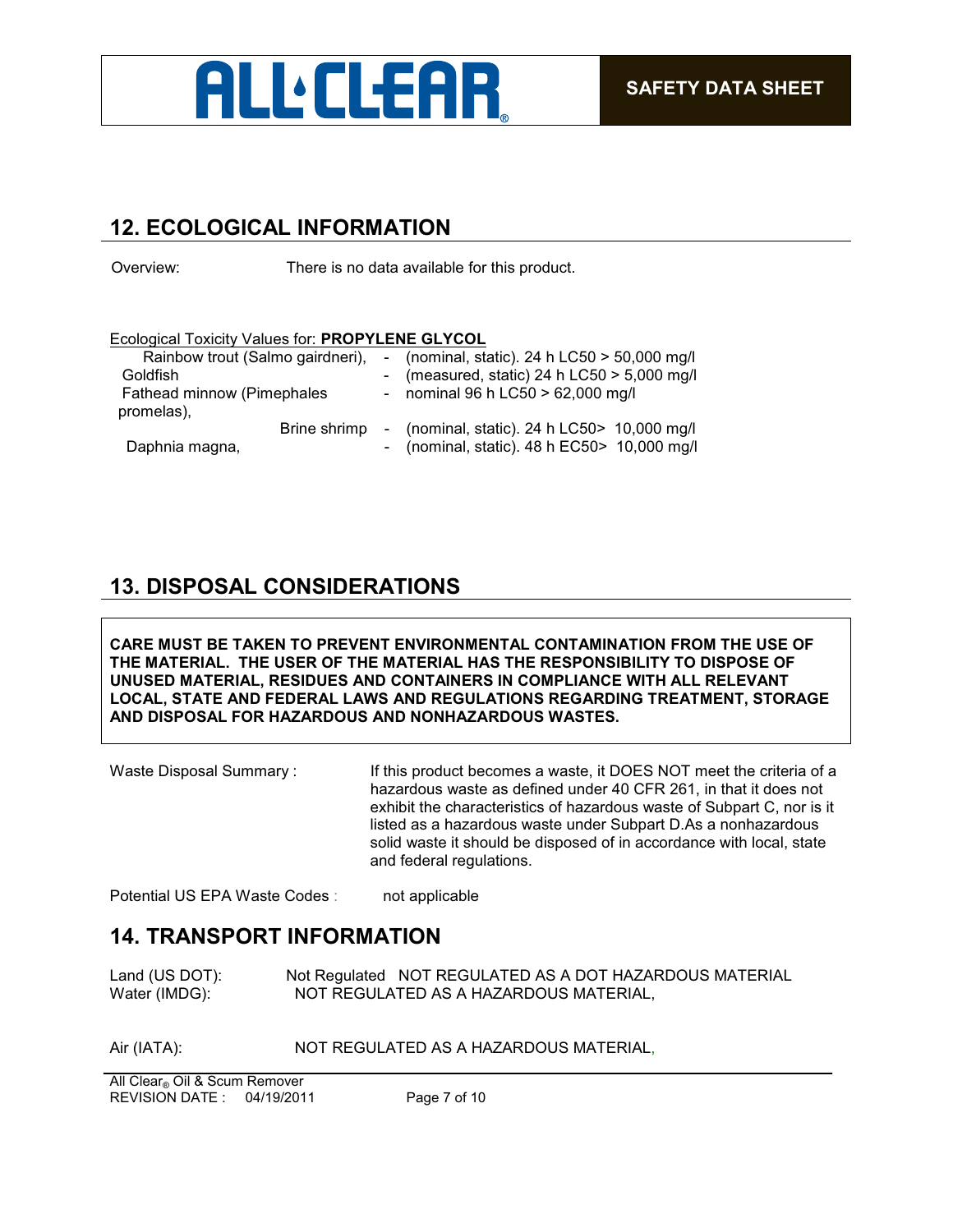

Emergency Response Guide Number: Not applicable

## **15. REGULATORY INFORMATION**

#### **UNITED STATES:**

| Toxic Substances Control Act (TSCA):<br>EPA Pesticide Registration Number: | The components of this product are listed on the TSCA<br>Inventory of Existing Chemical Substances.<br>None established |
|----------------------------------------------------------------------------|-------------------------------------------------------------------------------------------------------------------------|
| FIFRA Listing of Pesticide Chemicals<br>(40 CFR 180):                      | Not registered in the US under FIFRA.                                                                                   |

#### **Superfund Amendments and Reauthorization Act (SARA) Title III:**

Hazard Categories Sections 311 / 312 (40 CFR 370.2):

| Health   | None |
|----------|------|
| Physical | None |

#### **Emergency Planning & Community Right to Know (40 CFR 355, App. A):**

#### **Extremely Hazardous Substance Section 302 - Threshold Planning Quantity:**

ZUS\_SAR302 TPQ (threshold planning quantity) None established

#### **Reportable Quantity (49 CFR 172.101, Appendix):**

ZUS\_CERCLA Reportable quantity None established ZUS\_SAR302 Reportable quantity None established

#### **Supplier Notification Requirements (40 CFR 372.45), 313 Reportable Components**

ZUS\_SAR313 De minimis concentration None established

**Clean Air Act Toxic ARP Section 112r:** None established

**Clean Air Act Socmi:** None established

**Clean Air Act VOC Section 111:** CAA 111 None established

**Clean Air Act Haz. Air Pollutants Section 112:** None established

| <b>ZUS CAAHRP</b>                                                               | None established |
|---------------------------------------------------------------------------------|------------------|
| $\mathbf{A} \mathbf{B}$ and $\mathbf{A} \mathbf{B}$ and $\mathbf{A} \mathbf{B}$ |                  |

REVISION DATE : 04/19/2011 Page 8 of 10 All Clear® Oil & Scum Remover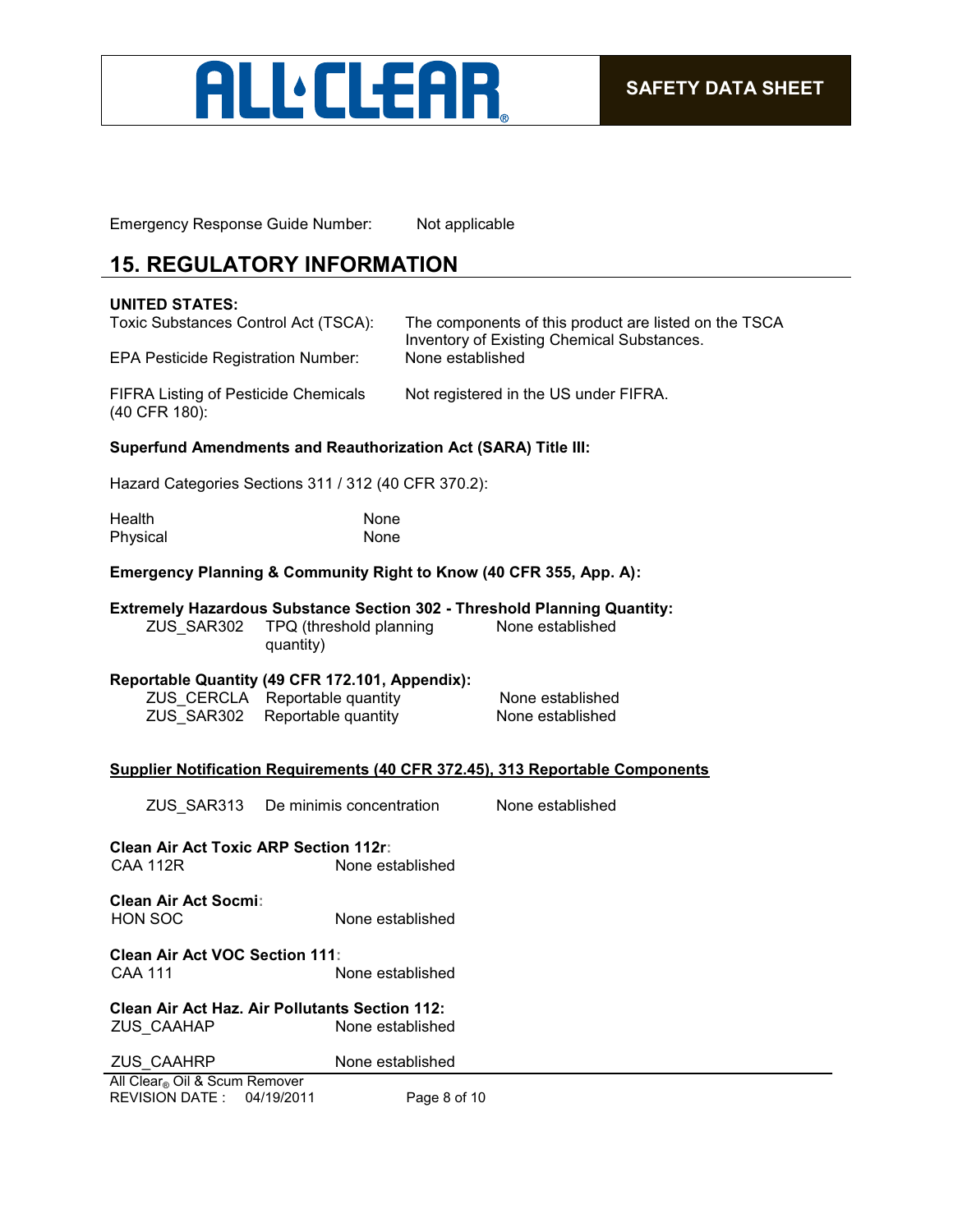

#### CAA AP None established

#### **State Right-to-Know Regulations Status of Ingredients**

| Pennsylvania: |                       |  |
|---------------|-----------------------|--|
| CAS#          | <b>COMPONENT NAME</b> |  |
| ZUSPA RTK     | None established      |  |
|               |                       |  |
| Naw Jarsov    |                       |  |

| .                               |                       |
|---------------------------------|-----------------------|
| CAS#                            | <b>COMPONENT NAME</b> |
| <b>ZUSNJ</b><br><b>RTK</b><br>_ | None established      |

#### **Massachusetts:**

| CAS.                                                | <b>NAME</b><br>)N⊢N<br>JMP        |
|-----------------------------------------------------|-----------------------------------|
| /الااد<br>$\sim$ $\sim$ $\sim$ $\sim$ $\sim$ $\sim$ | stablished<br>one<br>IΝ<br>.<br>. |

#### **California Proposition 65:**

| <b>Calliofina Froposition 63.</b> |                       |
|-----------------------------------|-----------------------|
| CAS#                              | <b>COMPONENT NAME</b> |
| ZUSCA P65                         | None established      |

#### **WHMIS Hazard Classification:**

None established

## **16. OTHER INFORMATION**

## SDS REVISION STATUS: Major References : Available upon request.

SECTIONS REVISED: First formulated version in SAP.

THIS SAFETY DATA SHEET (SDS) HAS BEEN PREPARED IN COMPLIANCE WITH THE FEDERAL OSHA HAZARD COMMUNICATION STANDARD, 29 CFR 1910.1200. THE INFORMATION IN THIS SDS SHOULD BE PROVIDED TO ALL WHO WILL USE, HANDLE, STORE, TRANSPORT, OR OTHERWISE BE EXPOSED TO THIS PRODUCT. THIS INFORMATION HAS BEEN PREPARED FOR THE GUIDANCE OF PLANT ENGINEERING, OPERATIONS AND MANAGEMENT AND FOR PERSONS WORKING WITH OR HANDLING THIS PRODUCT. AQUA TRI<sub>®</sub> BELIEVES THIS INFORMATION TO BE RELIABLE AND UP TO DATE AS OF THE DATE OF PUBLICATION BUT, MAKES NO WARRANTY THAT IT IS. ADDITIONALLY, IF THIS SDS IS MORE THAN THREE YEARS OLD, YOU SHOULD CONTACT AQUA TRI<sub>®</sub> SDS<br>CONTROL AT THE PHONE NUMBER ON THE FRONT PAGE TO MAKE CERTAIN THAT THIS DOCUMENT IS CURRENT. .

REVISION DATE : 04/19/2011 Page 9 of 10 All Clear<sub>®</sub> Oil & Scum Remover